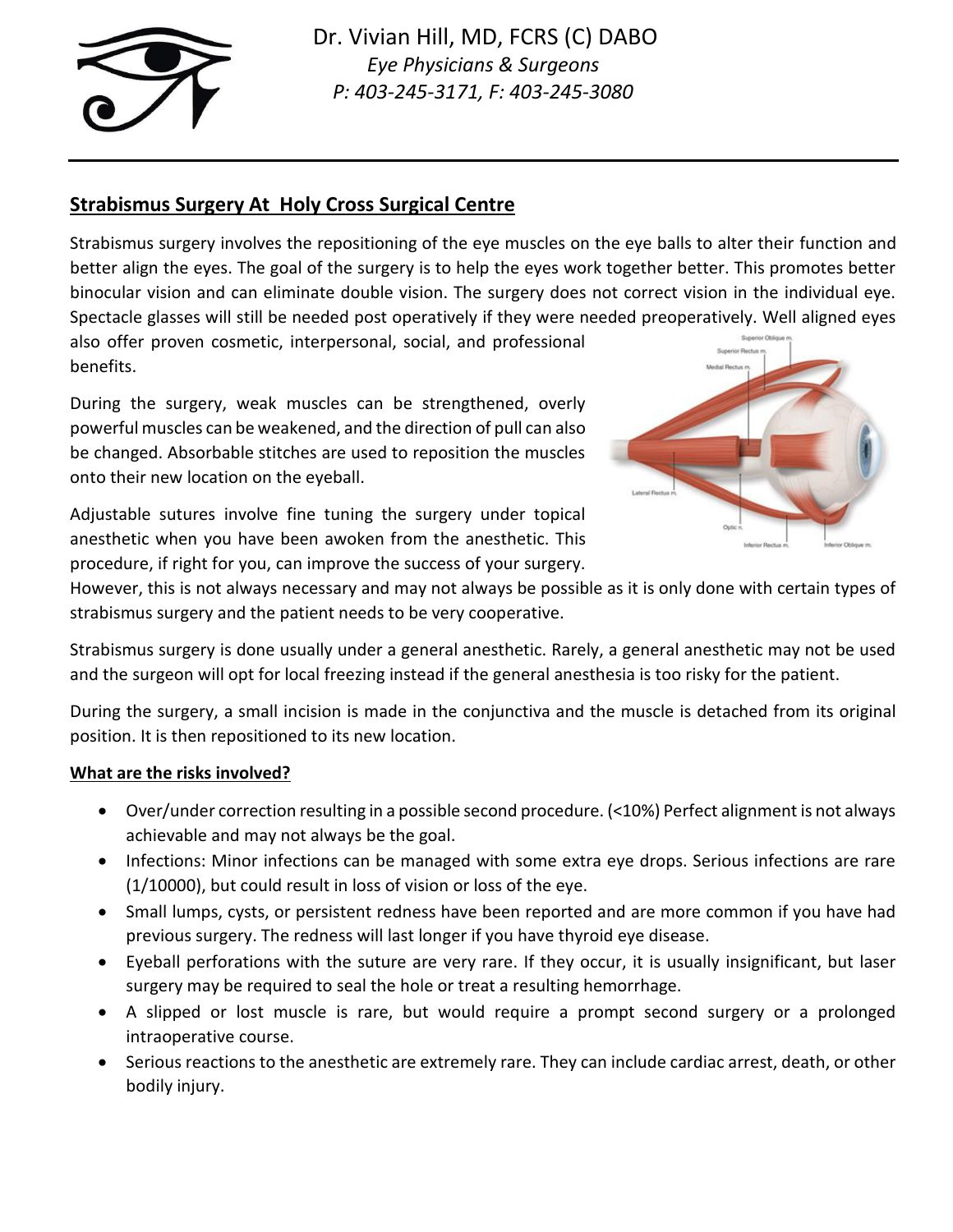Your surgeon uses pre-operative measurements (orthoptics) to help calculate the amount of repositioning required and even which eye(s) should be operated on for the best possible results.

## **All preoperative appointments must be attended to avoid the possibility of the surgery being cancelled.**

You will be having your surgery at:

**Holy Cross Surgical Centre 101, 2210 2 St Sw Calgary, AB, T2S 3C3**

If you need to cancel or postpone your surgery, please contact surgical booking as soon as possible at (403)245-3171.

There are restrictions on what you can eat or drink before surgery. It is important that you follow these instructions. If you do not stop eating and drinking as instructed, your surgery may be postponed.

Please note that a responsible adult must accompany you home, either by driving you or going with you in a taxi. You may not drive yourself home.

You should arrange for a responsible adult to stay with you for the first 24 hours after your surgery.

The following instructions apply to all patients receiving local, regional, or general anesthetic.

#### **Diet:**

- Do not have any solid food, milk, milk products or unstrained juices (e.g. orange juice) after midnight. This includes gum and candy.
- You may have either clear fluids up to 4 hours before surgery (water, apple juice, pop, black tea, or coffee) or nothing by mouth after midnight.

## **Medications:**

- If you take aspirin or prescription anticoagulants (blood thinners), speak with your surgeon 2 weeks before your surgery or follow the directions of the consulting doctor in the Pre-Admission Clinic.
- Take regular medications (other than diabetic medications) with a sip of water unless otherwise directed.
- If you take insulin or diabetic pills, your surgeon or doctor in the Pre-Admission Clinic will tell you whether or not to take it the day of surgery. it is important to bring your medications with you to the hospital.

## **Skin Preparation:**

- Please bathe or shower and shampoo your hair the evening before or morning of your surgery.
- You will need to remove all make-up before surgery. If you wear make-up to the hospital, please bring a cleanser to remove it. You do not need to remove nail polish.
- You must remove eyeglasses, contact lenses, wigs, false eyelashes and jewelry before surgery. You may also be asked to remove your denture(s) or partial plates(s). Please bring appropriate containers for these articles.

## **General Instructions:**

• If you need Home Care after surgery, please tell your doctor or nurse.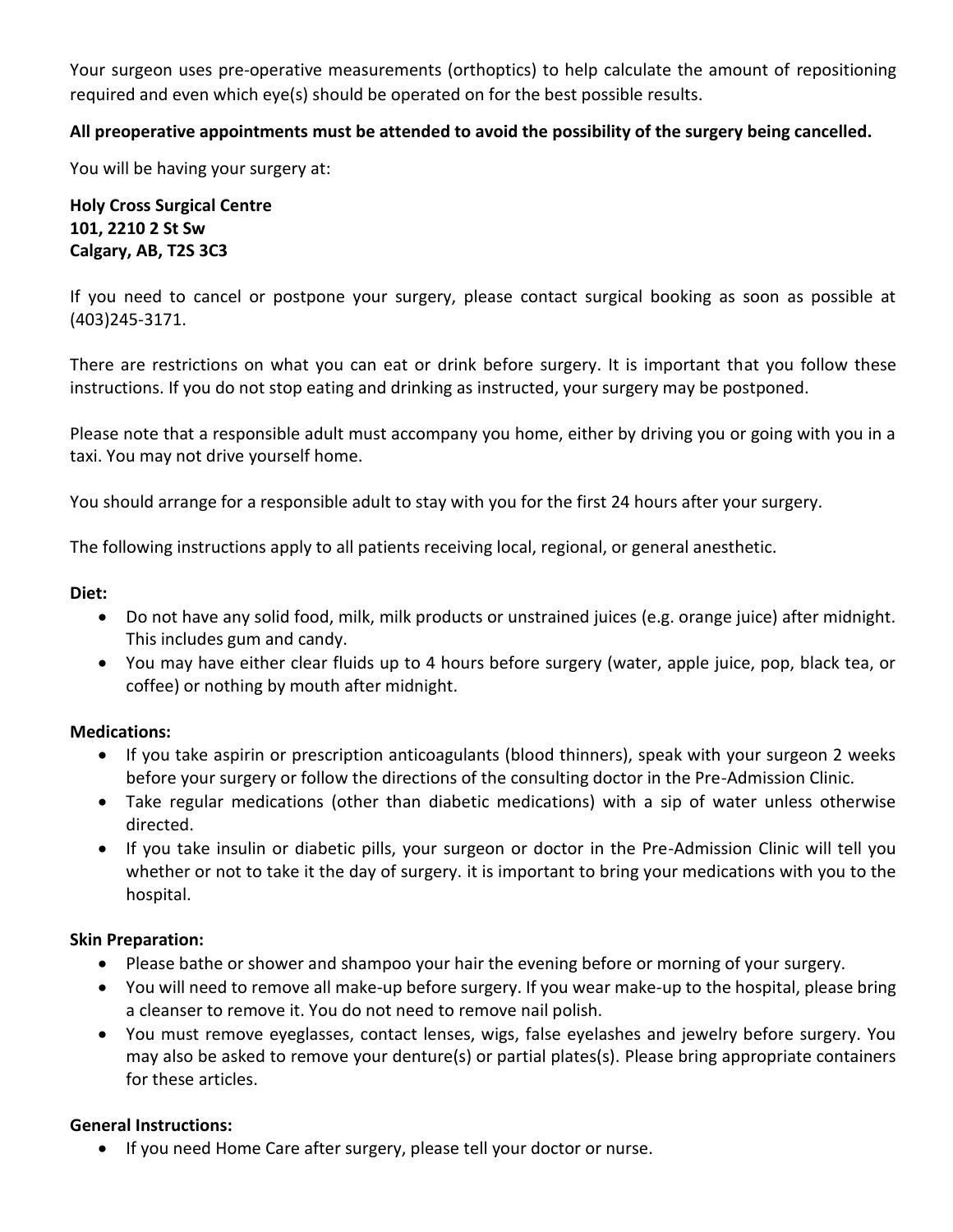- Limit smoking for 24 hours. You may wear a nicotine patch, bring an extra patch for after surgery. Do not chew or bring nicotine gum.
- Do not drink alcohol for 24 hours.
- If you have a fever, cold, flu symptoms or infection, call your surgeon or family doctor.

## **What to Bring to the Hospital:**

- Alberta Health Care card and Blue Cross or other insurance card.
- Proof of medical coverage (out of province patients only)
- All your medications in the original containers. This includes inhalers, aspirin, vitamins, over the counter and herbal medicines.
- Personal care items:
	- Hearing aids and eyeglasses
	- Walking aids (cane, walker, crutches)
	- Braces, splints, slings
	- Comfortable clothing
- Any items requested by your surgeon
- A book or magazine to help pass the time. After your admission and before your surgery there will be a waiting period.

## **What Not To Bring:**

- Anything of value (jewelry, credit cards)
- More than \$20 cash
- Cellular telephones
- Electrical appliances
- Computers

## **Interpreter services:**

Please call (403)943-0202 to arrange for a certified health care interpreter at no cost. You may bring a family member or friend who speaks the same language as you; however, with health situations, it is important that a certified health care interpreter be used to interpret.

If you are under the age of 18, you must bring a parent or legal guardian. Legal guardians must bring proof of guardianship.

- Limit the people staying with you to one.
- Do not bring children to stay as there is no one to care for them.

## **Following a General Anesthetic:**

It takes 24 hours for the full effects of anesthetic drugs to wear off. A responsible adult must accompany you home, either by driving you or going with you in a taxi. You may not drive yourself home.

## **After You Go Home:**

- You should have a responsible adult stay with you for the first 24 hours.
- If you have children at home, arrange to have help with child care. Do not be responsible for small children for 24 hours.
- You may feel a little sleepy when you get home. Rest quietly for the rest of the day.
- If you feel dizzy, lie flat until the dizziness is gone.
- Drink plenty of clear fluids for the first 4-6 hours. Following that, you can have light meals. You may wish to start with foods such as soup, ice cream, toast, pudding, custard and yogurt.
- Do not drink alcohol for 24 hours.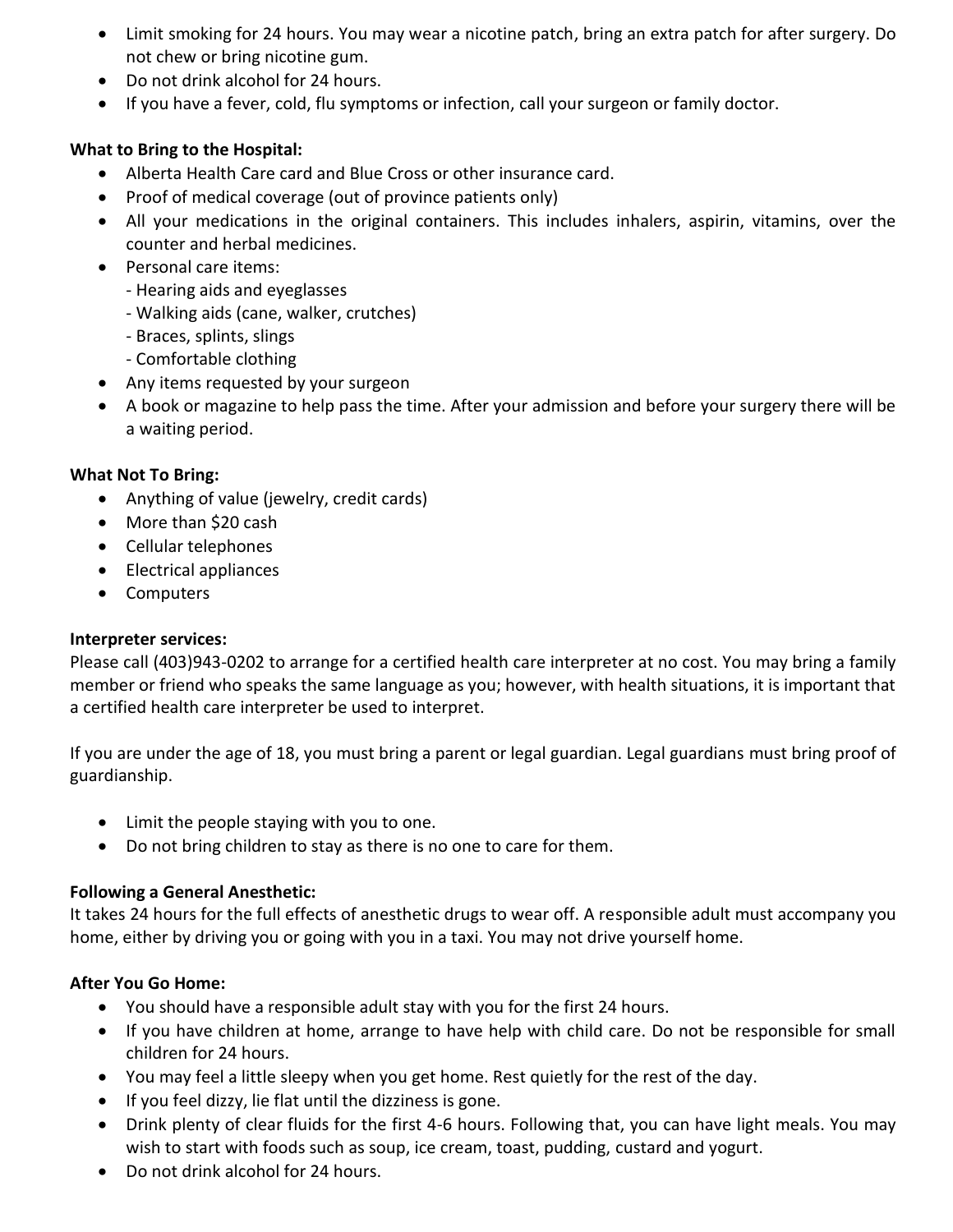- Do not operate motorized vehicles, machinery, or power tools for 24 hours. Do not drive if you have double vision.
- Do not sign or enter into any legal contracts for 24 hours.
- Avoid water in eye for 1 week. Showering or bathing is okay so long as you are careful.
- Avoid swimming for 2 weeks.
- Avoid strenuous activity for 2 weeks. This includes working out, sports, lifting over 10 pounds, or bending below the waist.

#### **What can I expect after surgery?**

• Your eye will look very red and it will feel sore like there is sand in it. We suggest the regular use of Tylenol and Advil for the first 48 hours to control the pain. After 48 hours use the pain medications as needed. Use the drops and ointment as prescribed. Ointment will soothe the eye, but will blur your vision. The appearance of overcorrection (eye turning too far the opposite way) due to swollen muscles is common. This will settle down as things heal.

| <b>Normal</b>                              | <b>Not Normal</b>                             |
|--------------------------------------------|-----------------------------------------------|
| Double vision                              | Red, tender and swollen lids                  |
| Red eye                                    | Greenish or foul discharge                    |
| Pink tears or whitish mucous               | An eye that doesn't move at all               |
| Swelling of eyelids or small appearing eye | Severe pain                                   |
| Reluctance to open the eye                 | Inability to open the eye at all/swollen shut |
| Discomfort/scratchy eye                    |                                               |
| Low grade fever                            |                                               |

*\*\*If you have any concerns, you can call the office during regular office hours, or call Dr. Hill on her cellphone after hours\*\**

## **Contact numbers**

**Main Office:** (403) 245-3171

**Holy Cross Surgical :** (403) 244-2500

**Dr. Vivian Hill (cell):** (403) 619-4555

**Health Link:** 811